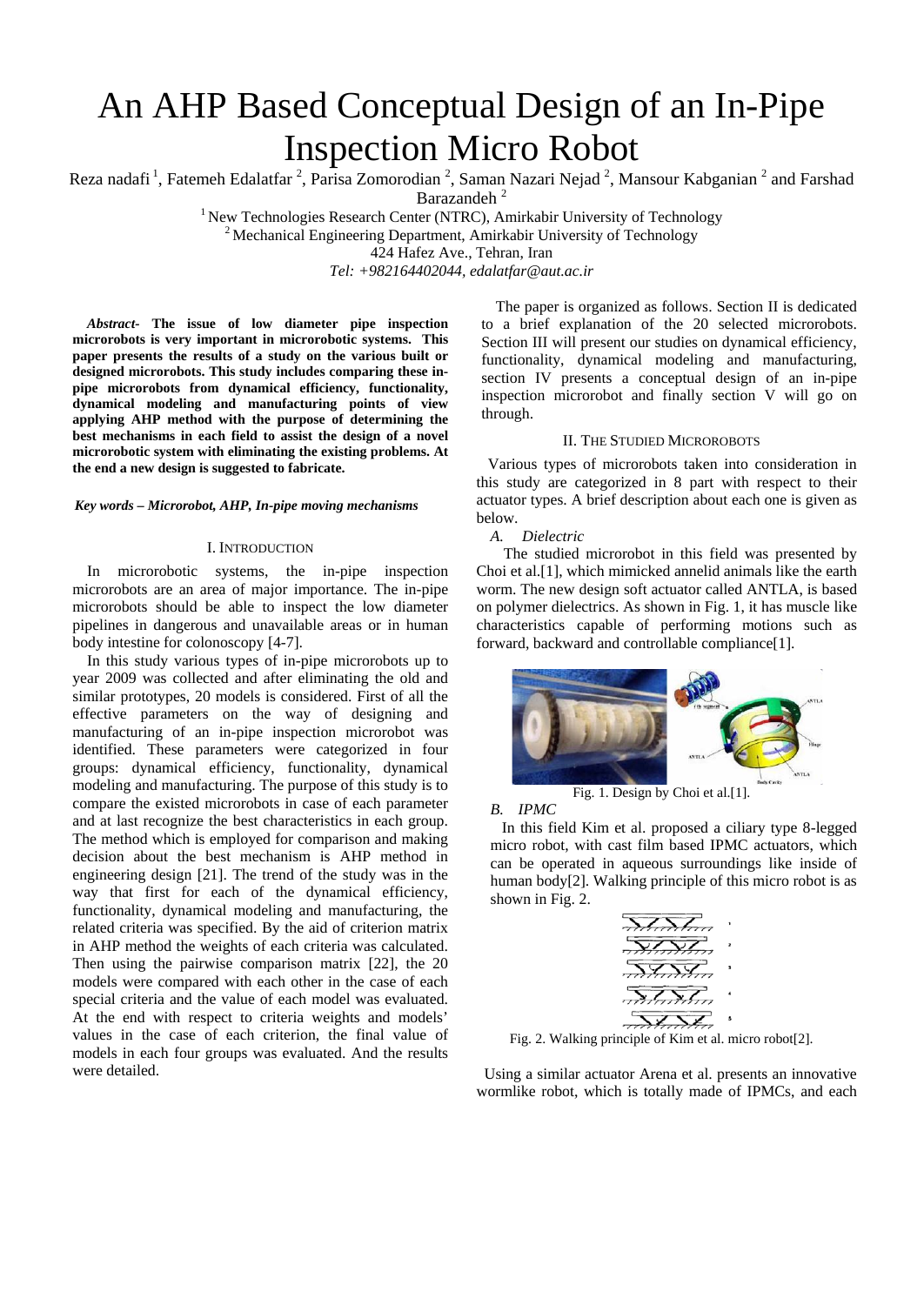actuator has to carry its own weight. As shown in Fig. 3, all the actuators are connected together without using any other additional part, thereby constituting the robot structure itself. Worm locomotion is performed by bending the actuators sequentially from "tail" to "head," imitating the traveling wave observed in real-world undulatory locomotion[1].



Fig. 3. Schematic IPMC worm presented by Kim et al.[1].

#### *C. Electromagnetic*

 Lu et al.[4] presented a bristle-based inchworm mobile robot using a short stroke electromagnetic linear actuator. This tubular type electromagnetic linear actuator is installed inside the robot body. The stator of the actuator is attached the main body of the robot and the translator of the actuator acts as the movable unit of the robot that can make the robot extend or contract. The front leg or fin is attached to the main body while the rear one sticks to the movable unit.The main body and movable unit of the robot are joined by using a sealed bellows, as shown in Fig. 4, and the bristle legs are designed so that it can operate both on plane surfaces and in liquid[4].



Fig. 4. Schematic structure of the Lu et al. inchworm robot[4].

 The second micro robot in this domain is presented by Ma and Ya[5]. This wireless powered earthworm-like microrobot which has multi segment squirm mechanism,as shown in Fig. 5, is designed and manufactured driven by dc motors[5].



Fig. 5. (a) A driving segment and (b) Microrobot as a whole[5].

Another one is a capsule-type microrobot proposed by Park et al.[6]. This microrobot has synchronized multiple legs that are actuated by a linear actuator, which can be composed of micro motor and lead screw, and two mobile cylinders inside of the capsule. By the kinematic relation between the legs and the mobile cylinders, the microrobot can move forward in the gastro-intestine. The concept design of the microrobot is shown in Fig.6.



Fig. 6. Concept design of microrobot[6].

 D'Attanasio et al.[7] have introduced a teleoperated mobile microrobot incorporating a type of electromagnetic micro motor. This one cubic centimeter microrobot used two micro motors to actuate the two wheels of the microrobot[7]. The schematic view of this microrobot is given in Fig. 7.



Fig. 7. Schematic view of 1-cubic-cm microrobot[7]

 The last studied microrobot in this field was presented by Suzumori et al.[8]. As shown in Fig. 8, this microrobot utilize a novel micro mechanism called a planetary wheel mechanism. This mechanism is driven by a micro electromagnetic motor with a micro planetary reduction gear.



Fig. 8. Micro inspection robot carrying a recovered object in a 1-in pipe[8].

#### *D. Phase-change actuator*

 Kato et al.[9] proposed an inchworm type in-pipe mobile microrobot driven by three gas-liquid phase change actuators. The actuator is made of welded stainless steel bellows and also the operating fluid (perfluorocarbon) and a heater are enclosed in it[9]. By applying or removing heat, the modules stretch and release respectively and also with frictional bulging brakes, the microrobot moves.<br>Bulging brake



Fig. 9. Schematic view of Kato et al. microrobot[9]. *E. Piezoelectric actuator*

 In this field three microrobots were considered. One of them is presented in Guozheng et al.[10]. This miniature multi-joint piezo-driving squirming robot, is composed of three linear piezo-driving cells and one head, as shown in Fig. 11. Through the sequentially deformations of these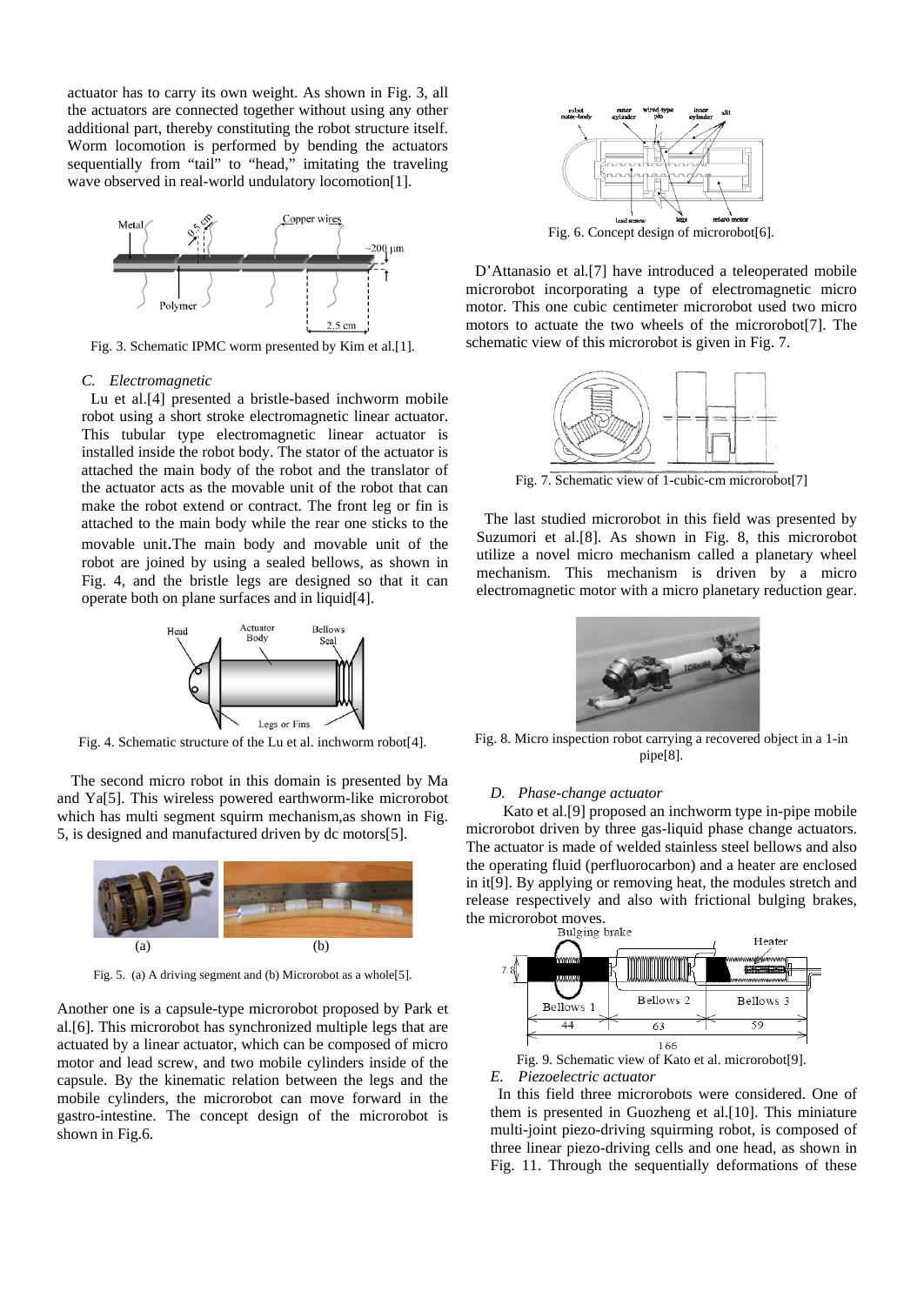piezo elements, the microrobot slide a miniature displacement.



 The other one in this field is Nishikawa et al.[11] in-pipe micro locomotive system. This system is composed of an outside host and a microrobot. The outside host supplies energy and transmits commands to the robot by using microwaves. The locomotive mechanism, as shown in Fig. 11, using a piezoelectric bimorph actuator moves according to inertia drive method<sup>[11]</sup>.



Fig. 11. Developed locomotive mechanism using multi-layered PZT Bimorph actuator.

The last studied microrobot in this field was in Hyunjun park et al.[12]. A Tiny Ultrasonic Linear Actuator (TULA) was employed in this microrobot. TULA is composed of piezoelectric ceramics, elastic material, a housing element to fix piezoelectric ceramics and a shaft to guide a moving element. The shaft guiding a moving element is fixed in a copper plate of the elastic material that bonded on ring-shaped piezoelectric ceramics. The unified copper plate and piezoelectric ceramics are also combined by the housing element. Both sides of the shaft of TULA are fixed by shaft holder made of rubber within the robot body. As this moving element synchronized with the legs moves forward and backward, fore and rear legs push the wall of pipe. Thus, it obtains driving force to move[12].



<Front View> <Side View>

Fig. 12. Conceptual design of the proposed locomotive mechanism in Hyunjun park et al. [12].

### *F. Pneumatic actuator*

 In this field three microrobots were studied. These microrobots are actuated by air feeding systems, miniature valves and also suction cups. Carrozza et al.[13] proposed a miniature microrobot propelled by three pneumatic actuators. One of these actuators is extensor, which elongates to provide longitudinal motion, and the two others are clampers, which provide traction to the minirobot by adhering to the colonwall.



Fig.13. Pneumatic lay-out of the microrobot: (a) cylindrical clamper with suction holes and hemispherical tips; (b) rubber bellow; (c) service pipes[13].

Another microrobot in this field was a microrobotic endoscopic system suggested by Dario et al.[14]. The propulsion system based on inchworm principle, is composed of three modules. Two modules, which were located at two ends of the device, have the primary role of providing traction to the microrobot by appropriately clamping the walls of the intestine. A third module, whose role is to extend the microrobot, is located between the two clampings.



The last studied microrobot in this field was Lim et al. inchworm like microrobot[15]. The mechanism uses only one pneumatic insufflation line to reduce the stiffness of the pneumatic lines and the friction force between pneumatic lines and the pipe wall. By drilling micro holes among the rear clamp, the elongation module, and the front clamp, the timing of the airflow among the chambers can be controlled. With one cycle operation of insufflation and stopping insufflation to the rear clamp, the inchworm-like locomotion of the robot is accomplished. The insufflating air is controlled with an on/off pneumatic valve.



Fig. 15. Inchworm prototype microrobot[15].

### *G. SMA actuator*

 Although the studied pneumatic driven microrobots have a SMA-microvalve in their structures, in this part the SMA directly driven microrobots are studied. In this field Chang-jun et al.[16] designed a resilient-rigid coupling SMA (RRSA) driving micro-wheeled-robot, Fig. 16. The advantage of RRSA is to enlarge the displacement output apparently compared with ordinary SMA linear actuators. Instead of following the traditional motion mechanism of legged-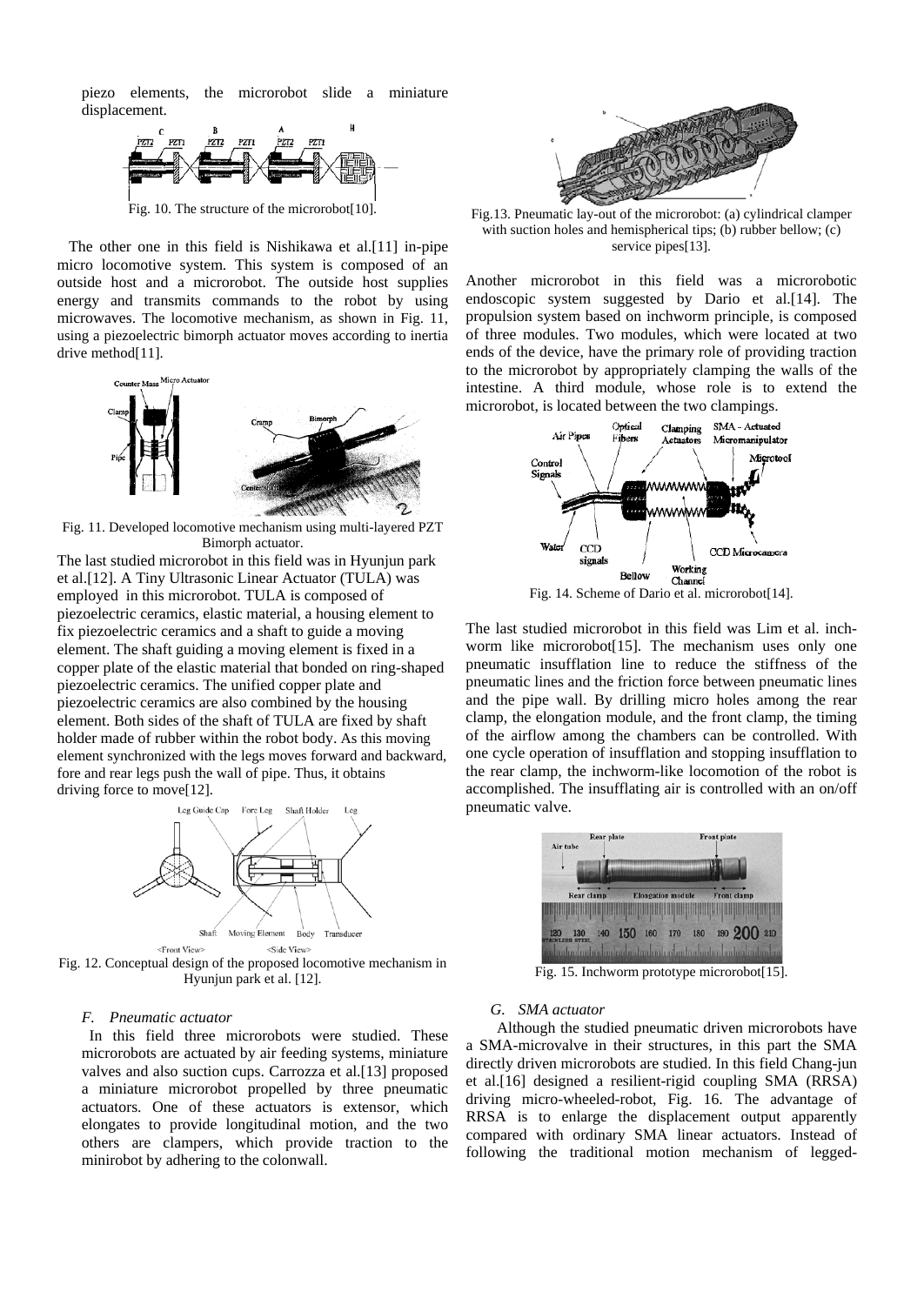structure, the motion of the micro-robot is implemented by the wheel rotating mechanism, which consists of rolling structures and a type of self-locking device[16].



Fig. 16. Schematic diagram of the micro-wheeled-robot[16].

The other proposed microrobot in this field is Kim et al.[17] microrobot. This prototype was developed with two-way linear actuators using a pair of SMA springs and four clampers, as shown in Fig. 17. To drive the mechanism, the clamper slides forward when a front linear actuator is contracted. After the clamper finished sliding forward, the clamper clamps the contact surface and the body moves forward during the contraction of the rear linear actuator. Finally, the clamper releases the contact surface and slides forward as the front linear actuator is contracting.



Fig. 17. Kim et al. microrobot[17].

Menciassi et al.[18] designed an artificial earthworm with four modules which can be driven independently according to undulatory locomotion of living earthworms. Each Module, as shown in Fig. 18, is actuated by one or more SMA springs. The robot is covered by a shaped silicone material which can be used as a platform to insert tiny legs for obtaining differential friction conditions[18].



Fig. 18. (a) Earthworm module, (b) The artificial earthworm[18].

Kim et al.[19] also proposed another SMA-driven microrobot, using only one SMA spring actuator and one silicone bellow, as shown in Fig. 19. The SMA actuator and bellow play a role in contraction and extension of an earthworm muscle respectively, and results in microrobot locomotion.



Fig. 19. (a) Components of locomotive robot; and (b) assembled locomotive robot[19].

The last studied microrobot in this field was Liu et al.[20] SMA actuated microrobot. As shown in Fig. 20, this microrobot has two kinds of SMA actuators. One for crawling part and the other for contracting part. The SMA spring will contract when subjected to electric current. In consequence, the contact force between the common leaf spring (an elastic leg) of the crawling part and the pipeline is only the friction caused by the gravity of the crawling part. If the SMA spring is not subjected to electric current, the common leaf spring will exert force on the pipeline with its elasticity. This is actuating principle of the crawling part. The same theory applies to the actuating principle of the contracting part[20].



Fig. 20. Liu et al. proposed microrobot[20].

## III. COMPARISON TABLES

 In this section the final results of the study was summarized in four tables. Each table is specified to one of the four groups. Due to the numbers of effective parameter in case of each group, the tables have 4 or 5 columns. The score of the models regarding each effective parameter (results from pairwise comparison matrix) multiplying the weight of the criteria (results from the criterion matrix) was given in the related column. The sum of the scores of effective parameters for each prototype results the final score of the specific prototype, which is given in the last column of each table.

#### *A. Dynamical efficiency*

In the field of dynamical efficiency the following criteria are considered. The speed, force generation and energy consumption of the microrobots. The results from the pairwise comparison matrix show the pneumatic models [20] generally have higher speeds and also higher generative force. In the environments where do not have any limitation about wireless microrobots, the pneumatic models work best. The next valuable groups in the tables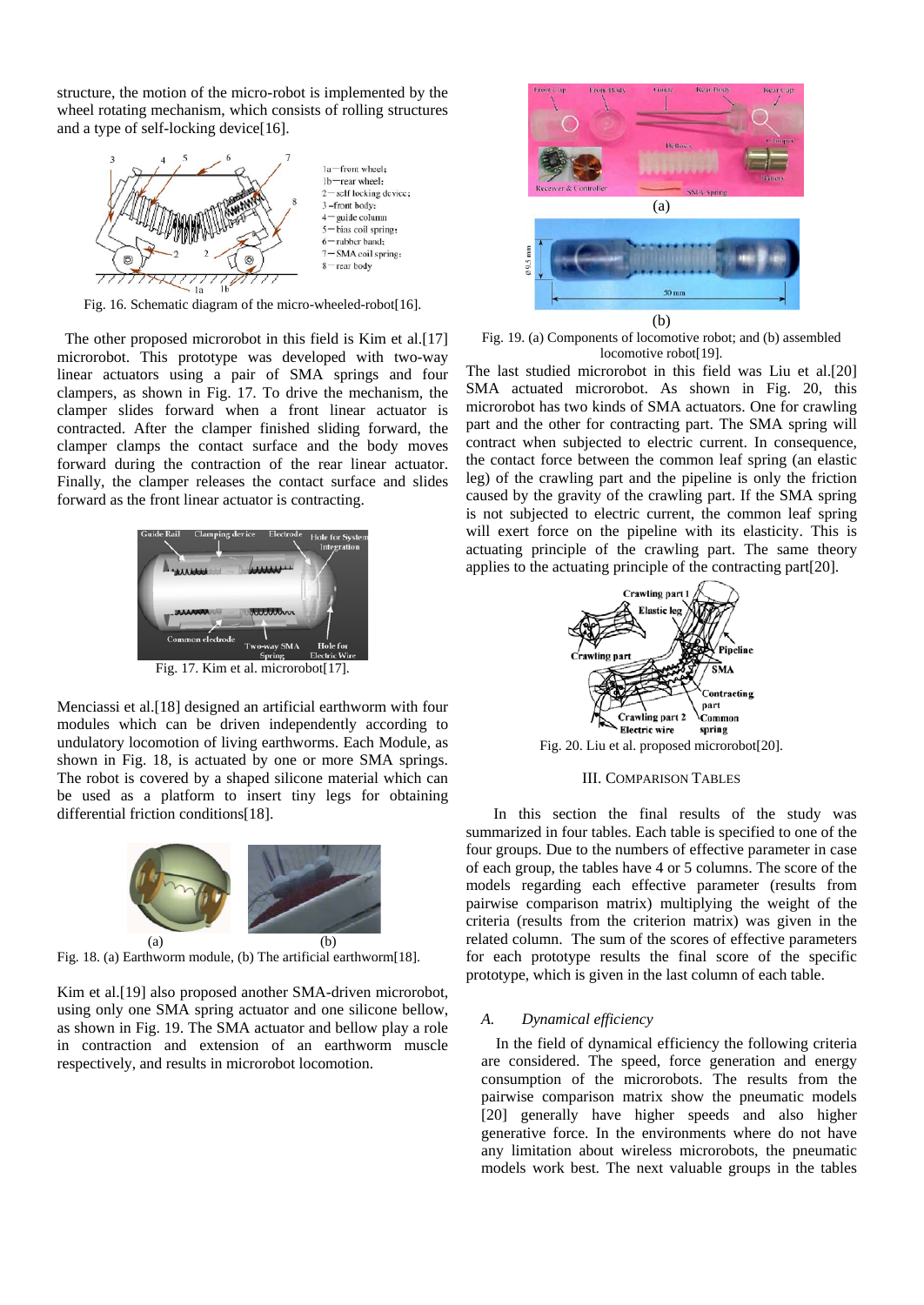are the micromotor [7] and SMA [14] actuated microrobots. The micromotor actuated microrobots have low energy consumption with medium force generation and also appropriate speed; and SMA actuated microrobots have low energy consumption. Despite the lower speed than micromotor actuated microrobots the SMA actuated robots have large amount of generative force.

The combination results of criterion matrix and pairwise comparison matrix are summarized in Fig.21. In this chart the higher the value of a prototype, the more dynamical efficient the prototype is. It is deduced from Fig. 21, after pneumatic prototypes, the SMA and micromotors actuated microrobots are the most dynamical efficient micro robots, respectively. The dielectric and piezoelectric actuated models because of high energy consumption are the lowest dynamical efficient microrobots, respectively.



## *B. Functionality*

Functionality is related to all one expects from an in-pipe microrobotic system. The microrobots are usually used in low diameter and out of reach pipelines. Therefore, it should be a system with low energy consumption thus can be supplied with the micro scale batteries. This microrobotic system also should have the appropriate speed and proper dimension for locomotion in low diameter pipelines. As a result the speed, the ability of working wireless and dimensions are considered as the criteria for judgment about functionality.

The results of the pairwise comparison matrix show that the prototypes with SMA actuators are the best choice for this purpose. At the second position the magnetic actuated microrobots are considered. Fig. 22. represents the combined results of the criterion and comparison pairwise matrixes.



## *C. Manufacturing*

 In the field of manufacturing the following criteria are considered; the complexity of assembling the required actuator to the system, number of modules, dimension and complexity of fabrication of clamping mechanism. According to complexity of joining the modules in micro scale, the number of these features is important. Dimension is another important factor, because it could change the manufacturing process from Microfabrication to easy macro ones. The results of the study on this field are given in Fig. 23. The higher the value of the model is, the easier the manufacturing process will be.



Fig. 23. Manufacturing score chart

## *D. Dynamical modeling*

In the field of dynamical modeling, the contact area of the microrobot with the environment, number of modules, actuator type and the existence of flexible elements are considered. The weights of the above parameters are specified to obtain the prototypes which can be modeled preferably simpler and more accurate. The results are given in Fig. 24.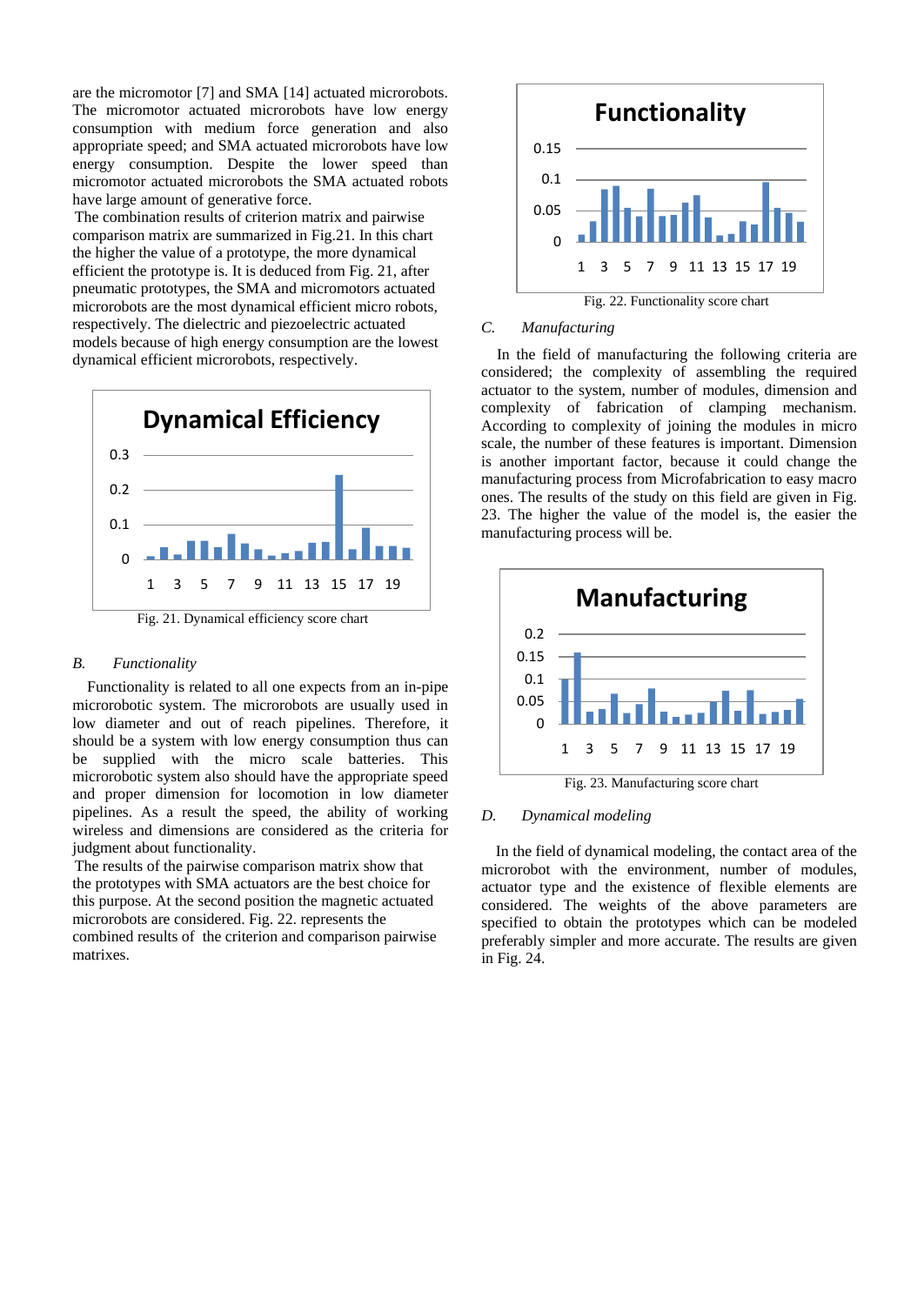

Fig. 24. Dynamical modeling score chart

## IV. CONCEPTUAL DESIGN

 According to the results concluded from the study, a conceptual design of an in-pipe inspection microrobot has been done. As shown in Fig. 25, the designed microrobot consists of three modules. One for motion and the other two one for clamping. The locomotion module consists of two springs; an SMA spring and a passive spring. In general state, the passive spring is at rest. The front clampers are in touch with the pipe and the rear ones are free. As soon as the current flows through the SMA wire, it contracts, the rear body move forward and the rear clampers, stick to the pipe wall. As the current cuts off, front clampers release and the passive spring forces the microrobot forward. This cycle repeat in each locomotion pace. The clamper part consists from two layer; an adhesive pad [23] bonded to an IPMC layer. Under the influence of an electric potential, the IPMC deflects. This deflection changes the adhesive pad angle relative to the pipe wall. As a result the adhesion force, which is pertained to this angle, changes and the clampers stick or release.





### V. CONCLUSION

In this paper, the effective parameters on the way of designing and manufacturing of an in-pipe inspection microrobot are studied and also a conceptual design of an in-pipe inspection microrobot has done. The effective parameters are categorized in 4 fields. By the aid of AHP method in engineering design the 20 more popular selected microrobots are compared and the results are presented. In the case of dynamical efficiency, [15], [17] and [7], in the case of functionality [17] and [4], in the case of manufacturing [2] and [1] and in the case of dynamical modeling [6] and [5] respectively were the best prototypes.

Our future work will be deriving the dominant equations on the presented microrobot and in the second stage fabrication of a novel one.

### ACKNOWLEDGMENT

The authors thank Dr. Rezaei for his useful comments.

#### **REFERENCES**

[1] H. R Choi, S. M Ryew, K. M Jung, H. M Kim, J. W Jeon, J. D Nam, R. Maeda, and M. Tanie, "Micro Robot Actuated by Soft Actuators Based on Dielectric Elastomer " Proc. IEEE/RSJ Int. Conf. Intelligent Robots and Systems, pp. 1730-1735, 2002.

[2] B Kim, J Ryu, Y Jeong, Y Tak, B Kim, JO Park, "A ciliary based 8 legged walking micro robot using cast IPMC actuators"

[3] Paolo Arena, Claudia Bonomo, Luigi Fortuna, Mattia Frasca, Salvatore Graziani," Design and Control of an IPMC Wormlike Robot", IEEE transactions on systems, man, and cybernetics—part b: cybernetics, vol. 36, no. 5, October 2006.

[4] Haiwei Lu, Jianguo Zhu, Zhiwei Lin, Youguang Guo," An Inchworm Mobile Robot Using Electromagnetic Linear Actuator", Mechatronics (2009).

[5] Guanying Ma and Guozheng Yan," Wireless Powered Microrobot For Gastrointestinal Detection", Proc. IEEE Int. Conf. Mechatronics and Automation, pp. 1085- 1089,2007

[6] Hyunjun Park, Sungjin Park, Euisung Yoon, Byungkyu Kim, Jongoh Park, and Sukho Park, "Paddling Based Microrobot For Capsule Endoscopes", IEEE Int. Conf. Robotics and Automation, pp. 3377–3382, 2007.

[7] S. D'attanasio,R. Lazzarini, C. Stefanini, M.C. Carrozza, P.Dario,"A One Cubic Centimeter Mobile Microrobot With a Steering Control", Proc. IEEE, pp.1318-1324, 1997.

[8] Koichi Suzumori, Toyomi Miyagawa, Masanobu Kimura, and Yukihisa Hasegawa," Micro Inspection Robot For 1-In Pipes" IEEE/ASMETransactions On Mechatronics, Vol. 4, No. 3, September 1999, pp. 286-292.

[9] Shigeo Kato, Takayuki Naito, Manabu Ono and Shinichi Matsuda," An Inchworm Type In-Pipe Mobile Microrobot Driven By Three Gas-Liquid Phase-Change Actuators".

[10] Yan Guozheng, Lu Qiuhong, Ding Guoqing, Yan Detian, "The Prototype Of A Piezoelectric Medical Microrobot", IEEE International Symposium on Micromechatronics and Human Science, pp.73-77, 2002.

[11] Hideaki Nishikawa, Takanari Sasaya, Takayuki Shibata, Takashi Kaneko, Naoki Mitumoto, Shinichirou Kawakita and Nobuaki Kawahara,"